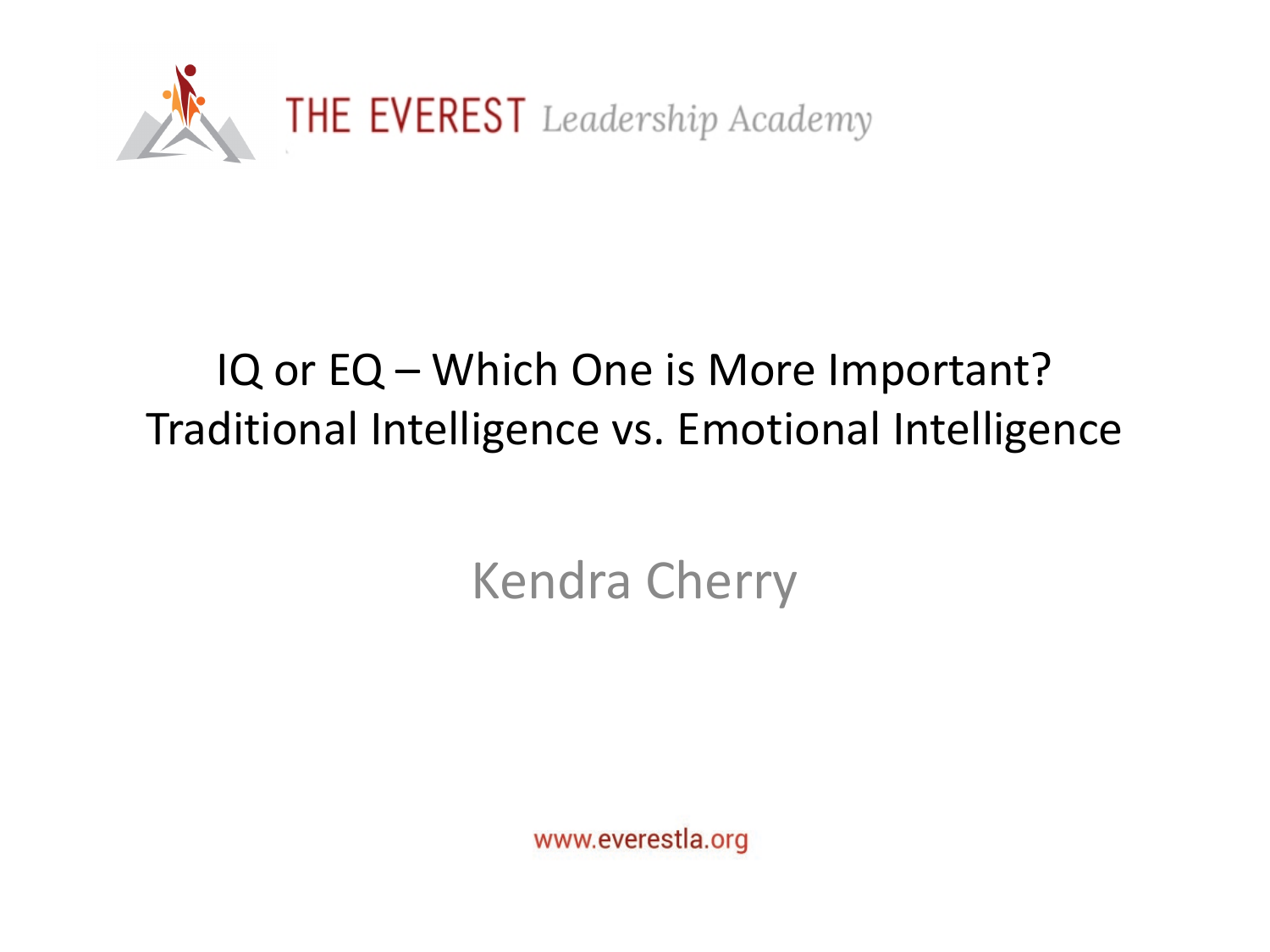

### Understanding the IQ vs. EQ Debate

- What's more important in determining life success book smarts or street smarts.
	- □ Proponents of the so called 'book smarts' suggest IQ plays the critical role
	- $\Box$  Advocates for 'street smarts' suggest that EQ is even more important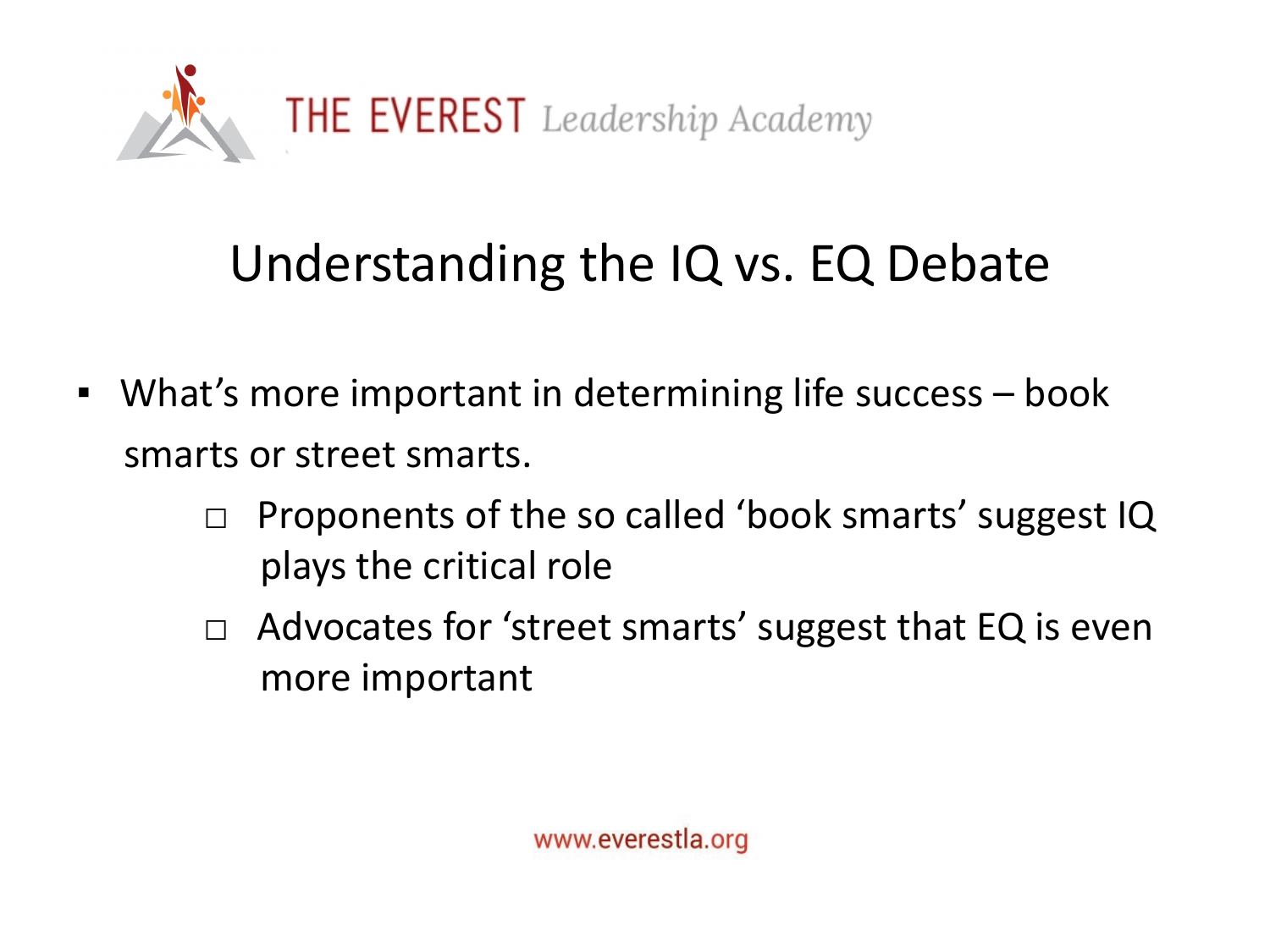

## Understanding the IQ vs. EQ Debate

- Some psychologists believe that the standard measures of intelligence (i.e. IQ scores) are too narrow and do not encompass the full range of human intelligence
- There are actually multiple intelligences people may have strengths in a number of areas
- The ability to understand and express emotions can play an equal if not even more important role in how people fare in life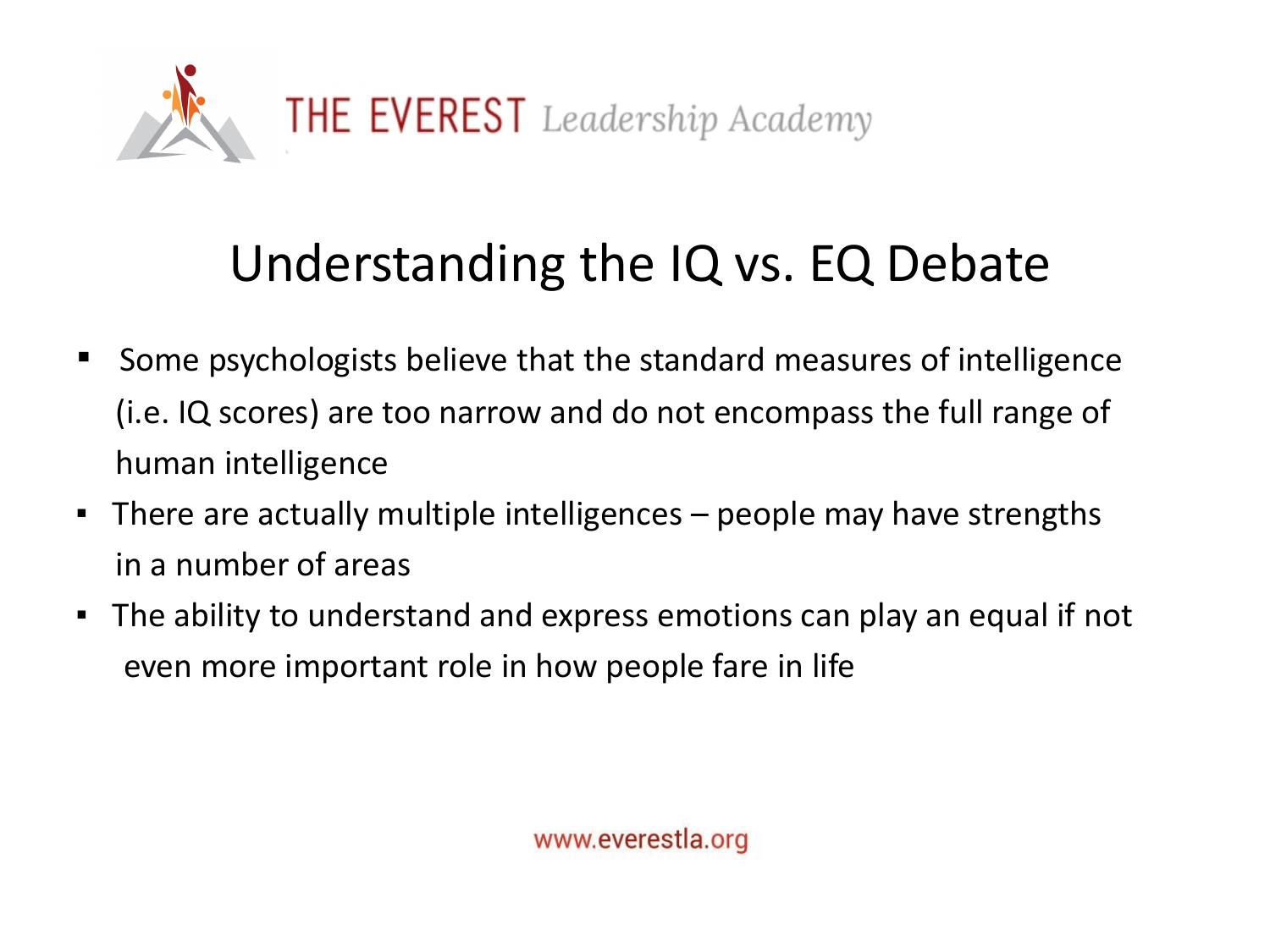

### What's The Difference Between IQ and EQ?

- IQ is a number derived from a standardized intelligence test (IQ)
	- $\Box$  Scores are calculated by dividing the individual's mental age by his or her chronological age and then multiplying that # by 10
	- $\Box$  IQ represents abilities such as quantitative reasoning; visual and special processing; knowledge of the world; fluid reasoning
- EQ is a measure of a person' level of emotional intelligence:
	- $\Box$  Abilities to perceive how others feel; controlling one's own emotions; relating to others; using emotions to facilitate social communication; identifying emotions

www.everestla.org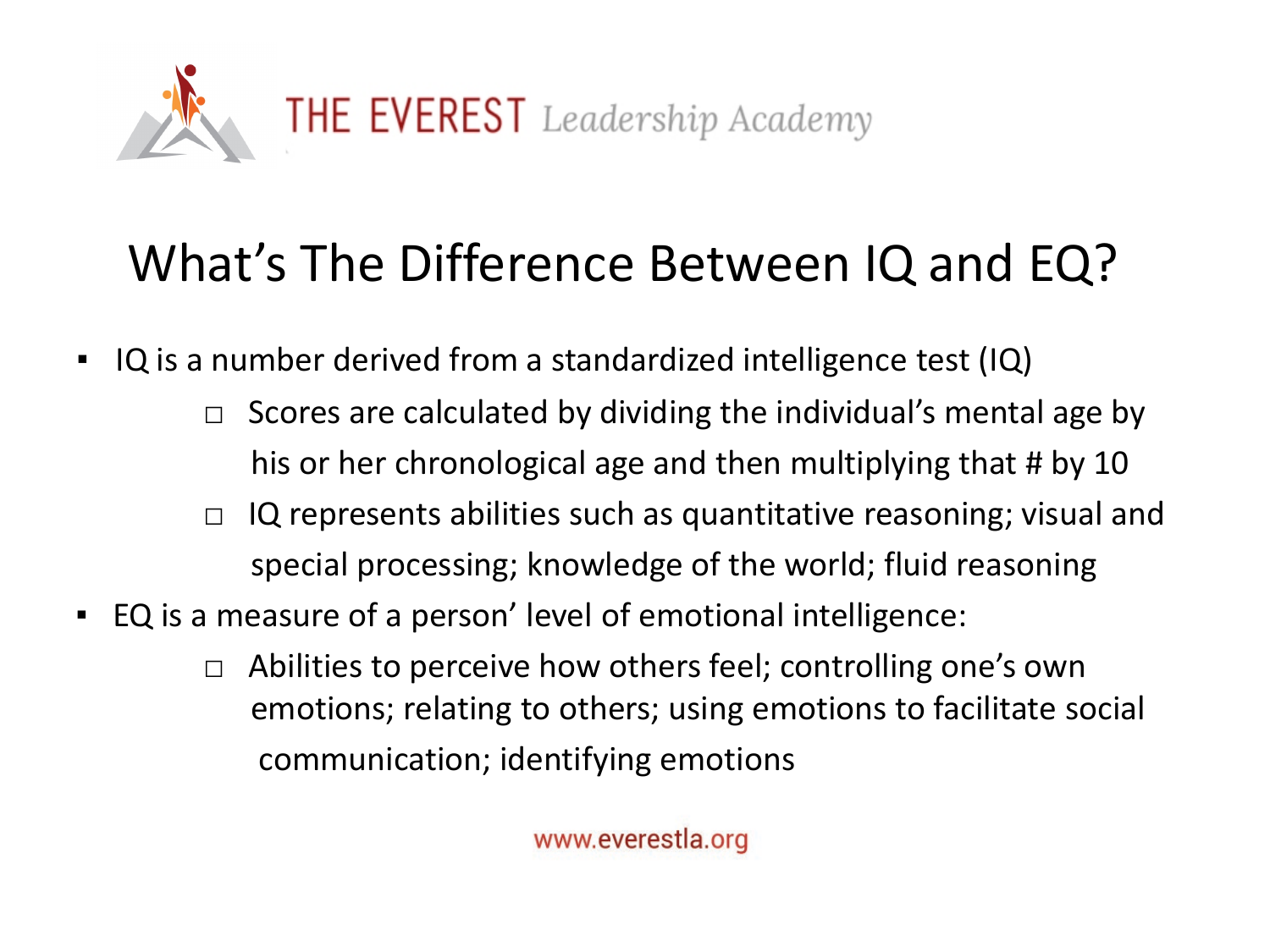

#### So Which One is More Important ?

■ At one point in time, IQ was viewed as the primary determinant of success

- $\Box$  Intelligence is not necessarily a guarantee for success in life
- $\Box$  Too narrow a concept to fully encompass the wide range of human abilities and knowledge
- $\Box$  Still recognized as an important element of success, particularly when it comes to academic achievement – typically do well in school; often earn more money; tend to be healthier in life
- Today's experts recognize that IQ is not the only determinant of life success
	- □ Other factors including EQ are relevant to success
	- □ Strong leadership potential are more emotionally intelligent<br>www.everestla.org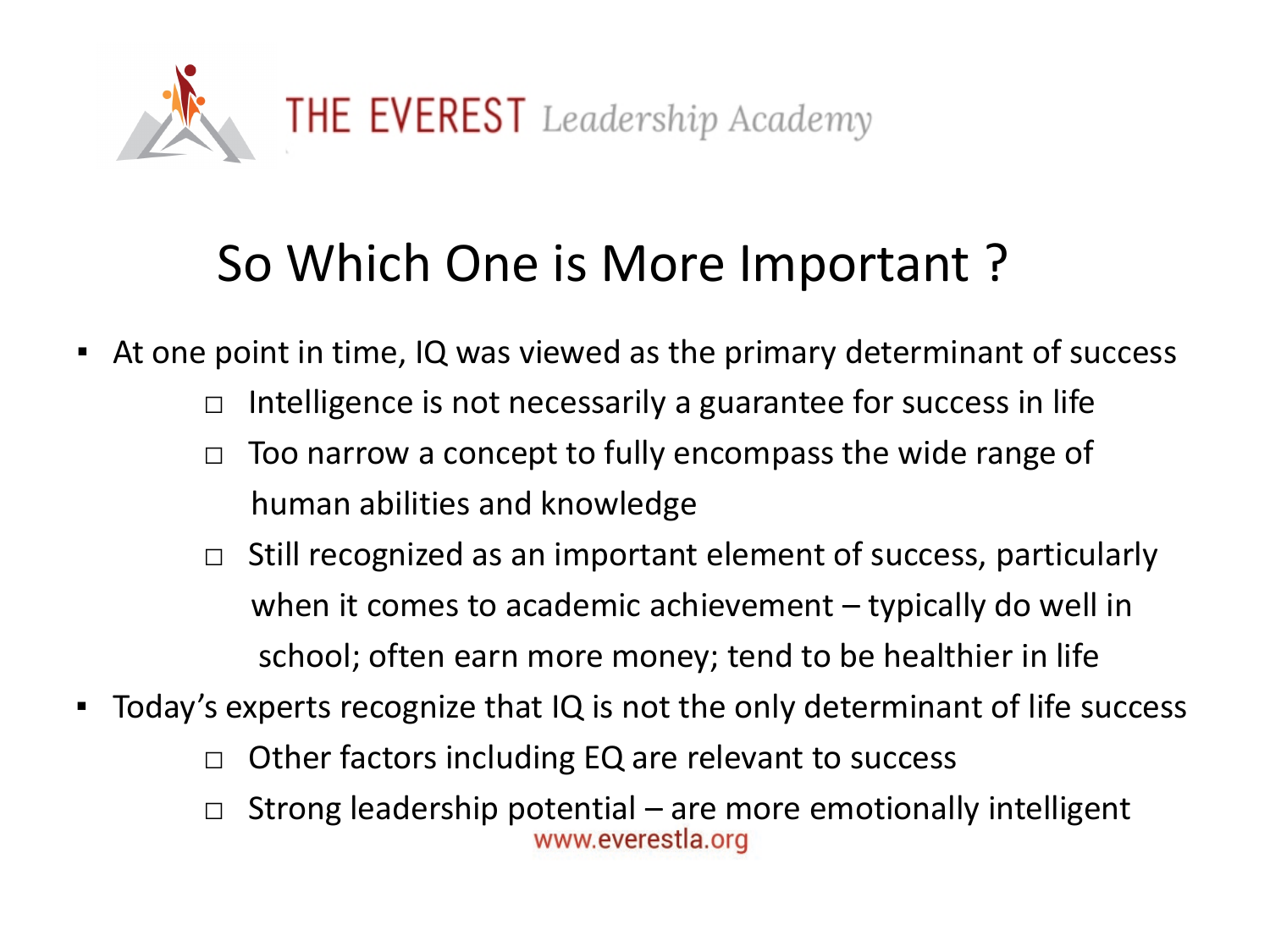

# Conclusion

- Both IQ and EQ play roles in influencing your overall success
- Rather than focusing on which factors might have a more dominant influence, the greatest benefit may lie in learning to improve skills in multiple areas
- In addition to strengthening certain cognitive abilities such as your memory and mental focus, you can also acquire new EQ skills that will serve you well in many different areas in your life